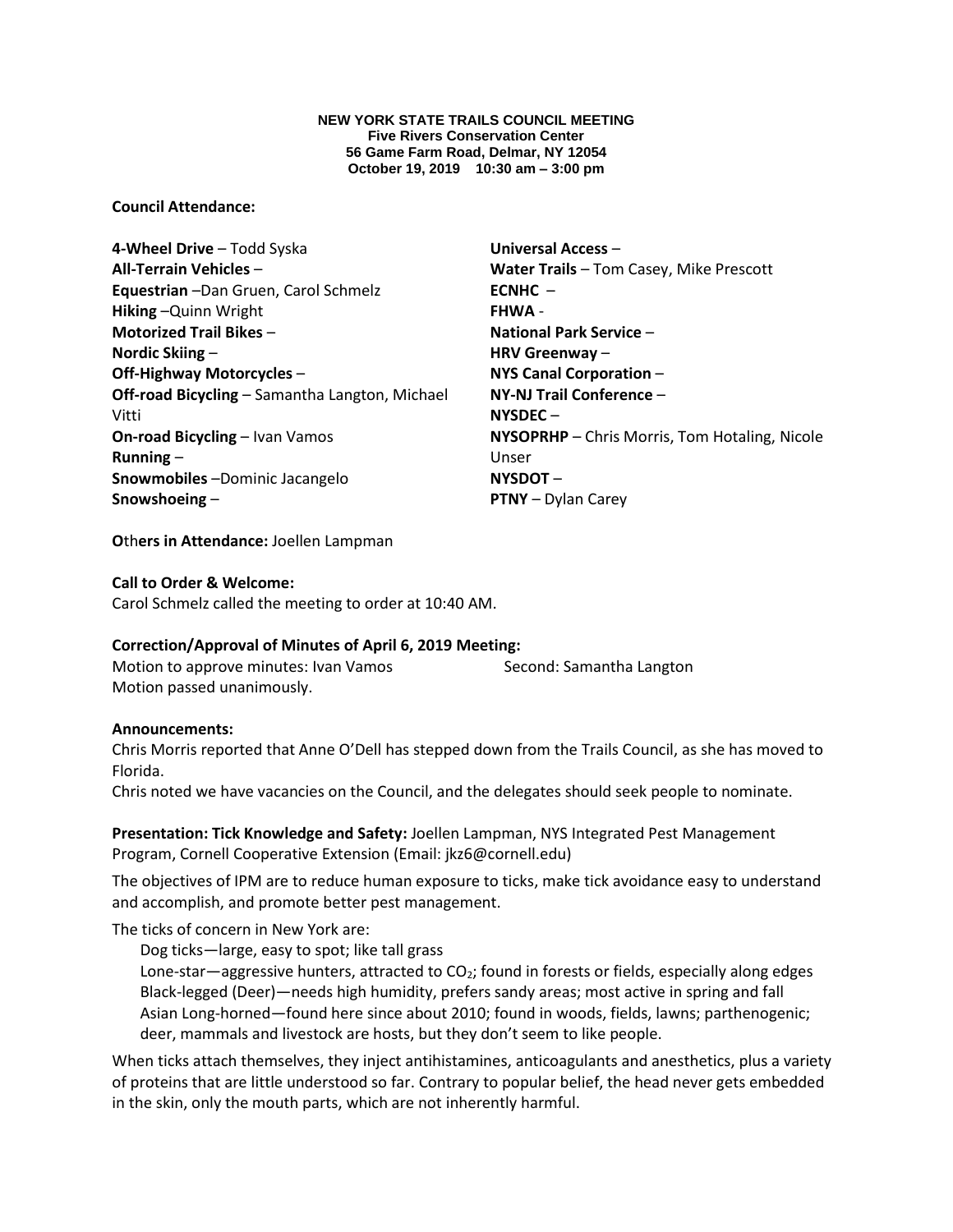# Other facts:

Over 90% of white-footed mice can be infected with Lyme disease; about 50% carry three pathogens. One deer can account for half a million ticks. Ticks are active from 37 degrees and up. Adult ticks are twice as likely to carry Lyme, but more people contract it from nymphs and larvae, as they are not as readily detectable. Lyme generally takes 36-72 hours for transmission; Powassan virus can be transmitted in 15 minutes!

# Prevention:

Avoid tick areas, especially woodland edges. Stick to wider trails. Wear light-colored clothing and tuck pant legs into socks. Repellents for the skin include DEET, IR3535, Picaridin, and oil of lemon eucalyptus. Permethrin is a repellent for clothing only. After exposure, put clothing in a dryer before washing until it reaches 125 degrees. Shower to remove crawling ticks, and do a body inspection.

## Attached ticks:

A needle-nosed tweezer is the best tool for removal. Do not squeeze the tick. Save the tick in a sealed, dated plastic bag with a moist piece of tissue. If symptoms appear, take the tick to Cornell Cooperative Extension for identification, or send to SUNY Upstate Medical University's Citizen Science Tick Testing. Se[e https://thangmani-lab.com](https://thangmani-lab.com/) for details. Results are returned via email.

## Tick research:

Much more research is needed. Current studies are conflicting and have yielded spotty results. Sixty percent of Lyme cases originate at home. Lawn spraying seems only marginally effective. Fungal sprays are being studied. Tick tubes (Damminix) are somewhat effective but have their own drawbacks. Fourposters for deer are expensive, and there are fears they may make ticks permethrin-resistant. To reduce the tick population, we need to reduce deer density to 6-8 per mile.

Joellen recommend[s www.thetickapp.org](http://www.thetickapp.org/) for download. See also [www.dontgettickedny.org](http://www.dontgettickedny.org/) (the IPM website) and [www.tickencounter.org](http://www.tickencounter.org/) (from the University of Rhode Island).

**Selection of 2020 Meeting Dates:** The Council agreed on April 18 and October 17.

**Spring 2020 Elections for Chair and Vice Chair:** We need to select and approve a Nominating Committee. Nominations must be received 45 days prior to the election at the April 2020 meeting.

## **Lunch Break**

## **Delegate Reports:**

Ivan Vamos passed around the NYS Plan for Road Safety. So-called vulnerable users are 18% of casualties, with 11% being bicycles and pedestrians, whose injuries generally cost more to treat than those in automobile accidents. He is working to get the state to spend more on safety and complete streets.

Quinn Wright reported on a first-ever Trails Day in partnership with Steuben County. Finger Lakes Trails Association is hiring a full-time marketing director. They are developing a plan to have DEC-certified guides for tourist hikes.

Dan Gruen mentioned a one-day trail stewardship workshop by the Pennsylvania Equine Council. He wondered if DEC and New York State Parks could sponsor a similar workshop.

Dan said several state parks are discouraging horse use. Harriman has shut it down; Fahnestock has limited parking, effectively discouraging horse riding; Minnewaska has closed trails because of the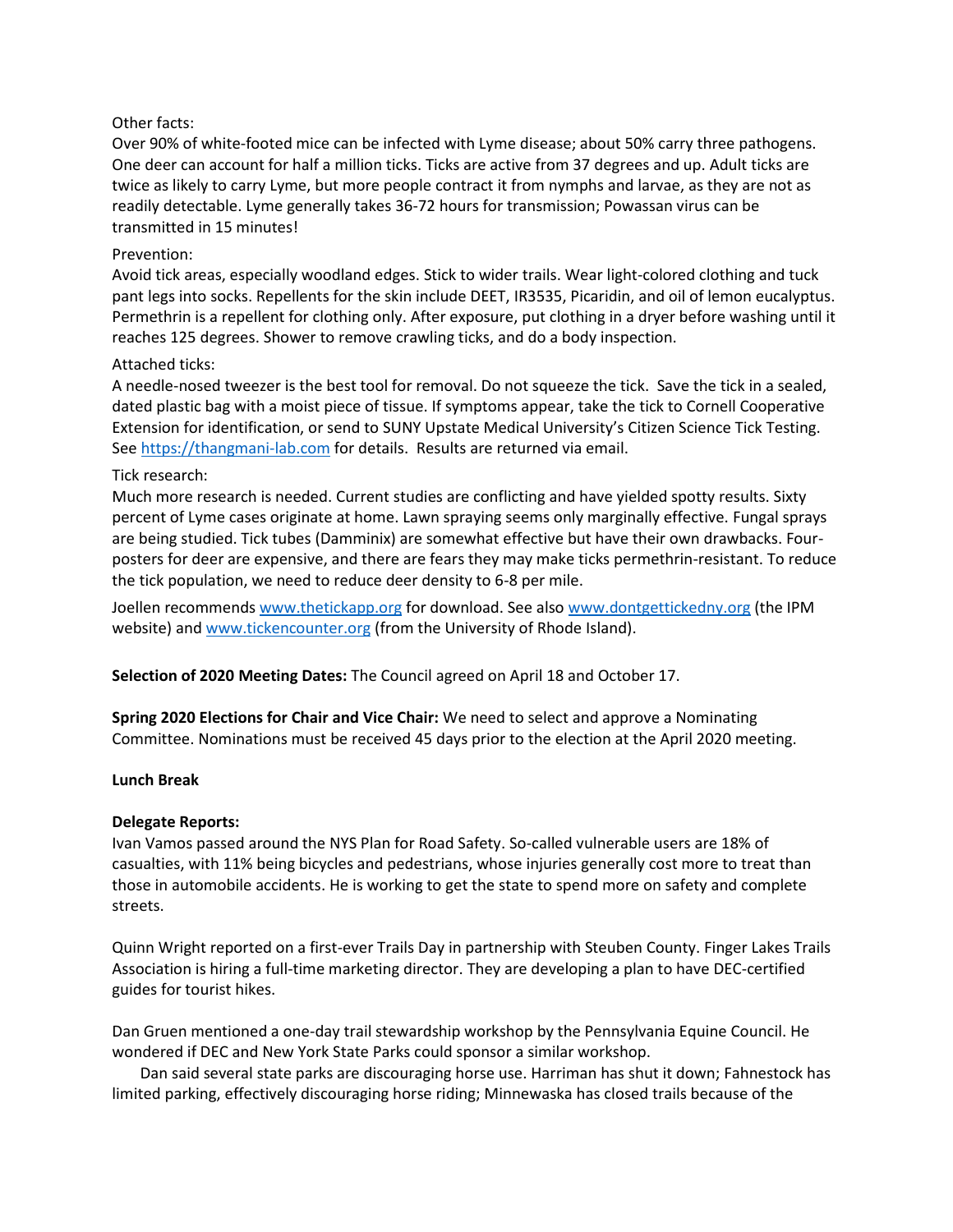presence of snakes and has signs prohibiting trailers. Chris Morris noted that the signage problem at Minnewaska might be related to visitor center construction. He encouraged Dan to outline what he would want to do at a stewardship workshop.

Dan also mentioned difficulties at Frontier Town. (See Carol Schmelz's report below.)

Dominic Jacangelo reported on a chain saw workshop through the NY Center for Agricultural Medicine and Health that costs only \$25, with classes coming up in various locations in the state. For details go to [chainsawsafety@bassett.org.](mailto:chainsawsafety@bassett.org)

Dominic also mentioned a court case regarding cutting a trail that classified as "timber" any wooded growth, including seedlings. This adversely affects all trail planning. The State is appealing the decision. The hope is that we revert to the old standard of 3" above breast height for a tree to be "timber."

He discussed yet-unresolved plans for access in the Boreas Pond area and a bridge project still tied up in a court case.

He announced snowmobile educational events on January 25 at Grafton State Park, January 26 at Hudson River Crossing State Park, and at Schuylerville plus Pulaski and Tioga in February.

Michael Vitti discussed the Port Jefferson to Wading River Rail Trail, 11 miles, now under construction. The Ocean Parkway trail is being extended 10 miles to Captree State Park. Nassau County received two grants to build a trail along the old Motor Parkway route. He mentioned the Empire Trail extension from Manhattan to Montauk.

There was a ribbon-cutting for new trails in Port Washington at the old Colonial Sand Mine. Mike said he will help Fats in the Cats on a trail project.

Mike Prescott said the North Country Canoe Trail is seeing more and more use. New York State's portion is pretty much all set except for an area around the Saranac River. He said DEC has done fantastic work on extending the road access near Boreas Pond.

Mike would like the abuse and overuse of the High Peaks area to be put on the agenda for a future meeting.

Samantha Langton discussed property acquisitions and trail work at Jockey Hills and Onteora, near Kingston. Access is now easier, and the trails are attracting more beginning riders and hikers. Fats in the Cats is trying to facilitate conversations with local residents to discuss road improvements, as traffic is now a problem. She also mentioned that the contractor cut the trails incorrectly, leading to eventual maintenance problems for Fats in the Cats. She will discuss with McRae Burnham.

Carol Schmelz submitted her Equestrian Report in writing in advance of the meeting:

**Frontier Town:** Horse trailers must pay \$40 for one spot per night. Equine campers would like the option of paying for electric or not, like at other campsites. A suggestion was made to put a lock on the electric box and charge \$2 for a key if campers need electric. Get \$2 back when key is turned in.

Straight back and forth trails make for a boring ride. Circular trails are more pleasant. The trail system needs to be expanded with more options for circles of varying lengths. Twenty-foot-wide spaces leave no room to put an awning down and no shade. Dogs will cook if left inside the trailer. Camping spots are supposed to be widened to 40 feet next year.

Campers must leave sites by 11 AM. That's problematic when you have to break camp and move horses to ride that day.

**Otter Creek**: There needs to be additional signage in each of the three horse camping areas which spell out to riders "Overnight Horse Camping Only." The Day Use area should be marked "Day Use Only" and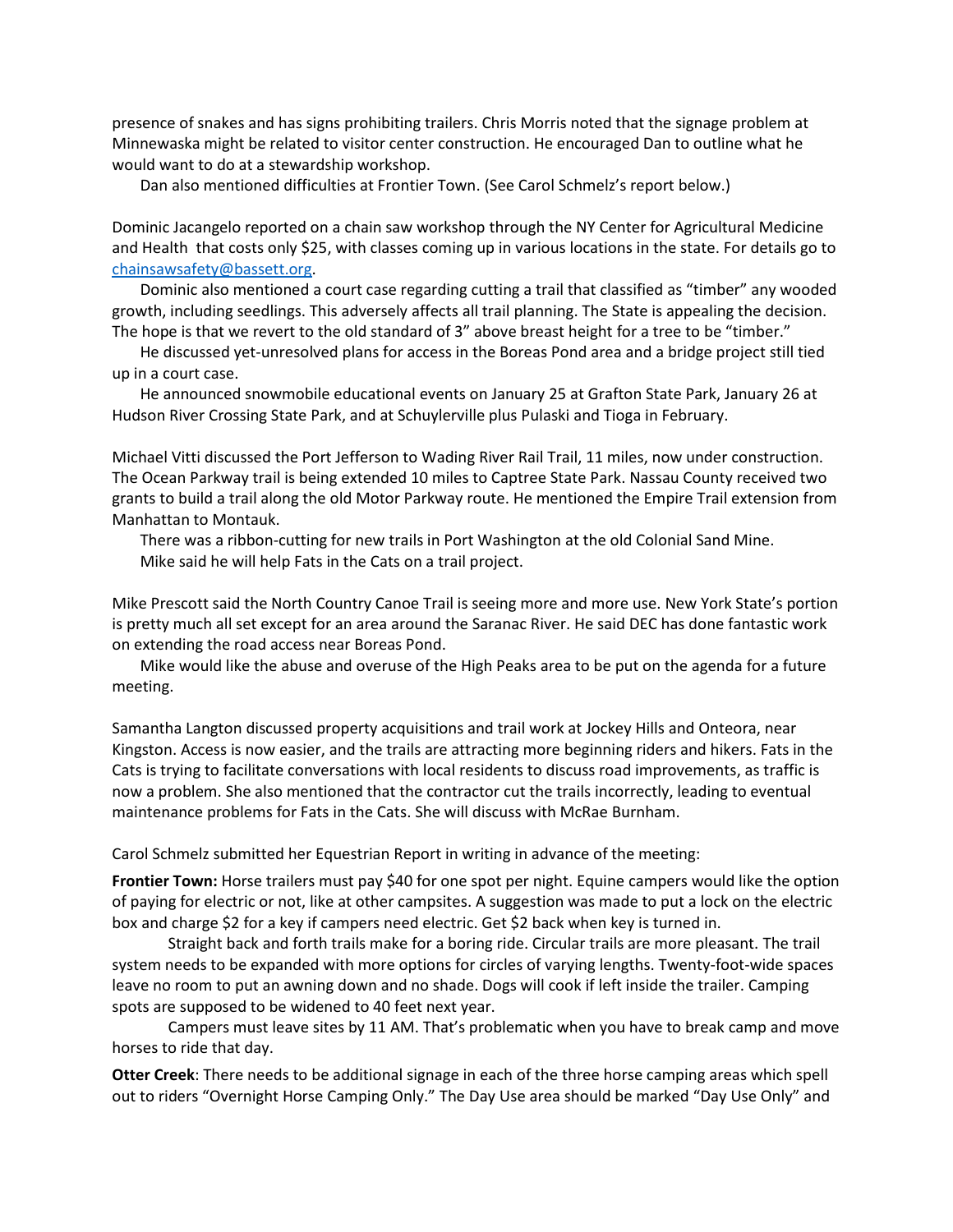have a kiosk for people to sign in there. The day use area should also be clearly marked with an arrow pointing to it when riders are entering the trail system. Day use trailers are taking up too much space in the overnight camping area, which makes it difficult for overnight campers to have room to set up camp.

Should times be posted for generator use?

Toilet paper should be restocked on Fridays for weekend crowds.

**Phillips Creek**: Trail work has been done by DEC on Trails 5 & 6 to remediate the wet and sloppy conditions that exist in this area in Allegany County. These projects are ongoing for next year.

**Lake Luzerne DEC:** All corrals were removed to get rid of ground bees and wasps. This is a safety issue because horses go into a bucking frenzy when stung by bees. Stalls will be put up for the horses for next year. The camping fee is only \$25 nightly at Luzerne. Why is there such a disparity in prices for horse camping?

**Outdoor Recreation Survey**: You can see a breakdown **by state** for all types of recreation at [https://www.bea.gov/data/special-topics/outdoor-recreation.](https://www.bea.gov/data/special-topics/outdoor-recreation) Equestrian use has been included in this survey.

**Access the Adirondacks Alliance**: Should the Trails Council support the alliance with the other 31 other groups advocating reasonable access to the Forest Preserve? For more information about this initiative see *[www.accessadk.com](http://www.accessadk.com/)*.

**CRT:** The Coalition for Recreational Trails is a federation of over500 national and regional trail related organizations whose members work together to build awareness and understanding of the Recreational Trails Program (RTP). This is program that returns federal gasoline taxes paid by off-highway recreational users to the states for trail development and maintenance. Currently there is an initiative to have the ACTUAL gasoline taxes spent on recreation transferred to the Highway Trust Fund to be included in the Recreational Trails Program. At this time only an estimated amount of non-highway fuel taxes has been transferred to the RTP. To read more about activities of the Coalition for Recreational Trails and its work or to join this initiative, go to the American Trails.org website or google Coalition for Recreational Trails.

Tom Casey mentioned improvements at Connetquot River State Park Preserve, including the renovated mill, work at the trout hatchery and house tours. Visitation is up and should draw in more hikers and equestrians for the park's 50 miles of trails.

An Eagle Scout constructed a wetland bridge at Arthur Kunz County Park on the Long Island Trail.

The Trust for Public Land initially did not seem to be aware of Pine Barrens Protection Act. We helped arrange a meeting between TPL and the Pine Barrens Commission, but TPL canceled shortly before the date. Hikers have not been very enthused, as the trail will be along roads in many areas.

Suffolk County's Hike-Bike Technical Advisory Committee is inventorying all trails in the county and creating accessible web information.

Attempts to start a Friends of the Pine Barrens are still ongoing.

Michael Vitti mentioned the Trail Forks app, which covers all kinds of trails and has a place on the site for donating to the relevant trail organization for each trail.

Quinn Wright said he feels the Trails Council's advice isn't carrying any weight with the state government beyond DEC and State Parks. Dominic Jacangelo replied that the value of the Council is to discuss problems and ideas of mutual concern. Chris Morris said the agencies do act upon our suggestions, while Ivan Vamos noted that the park agencies are not encouraged or even permitted to do